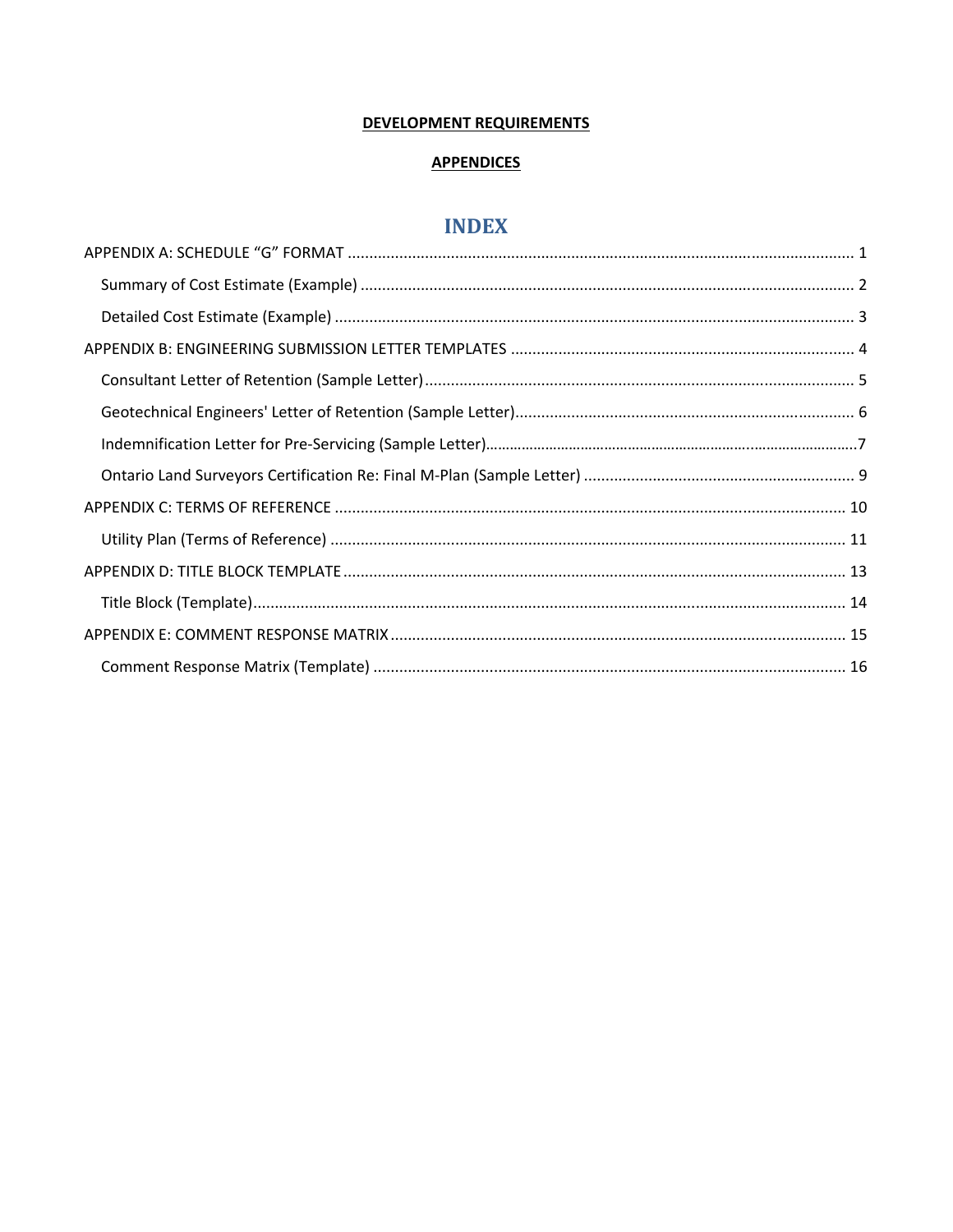# **APPENDIX A: SCHEDULE "G" FORMAT**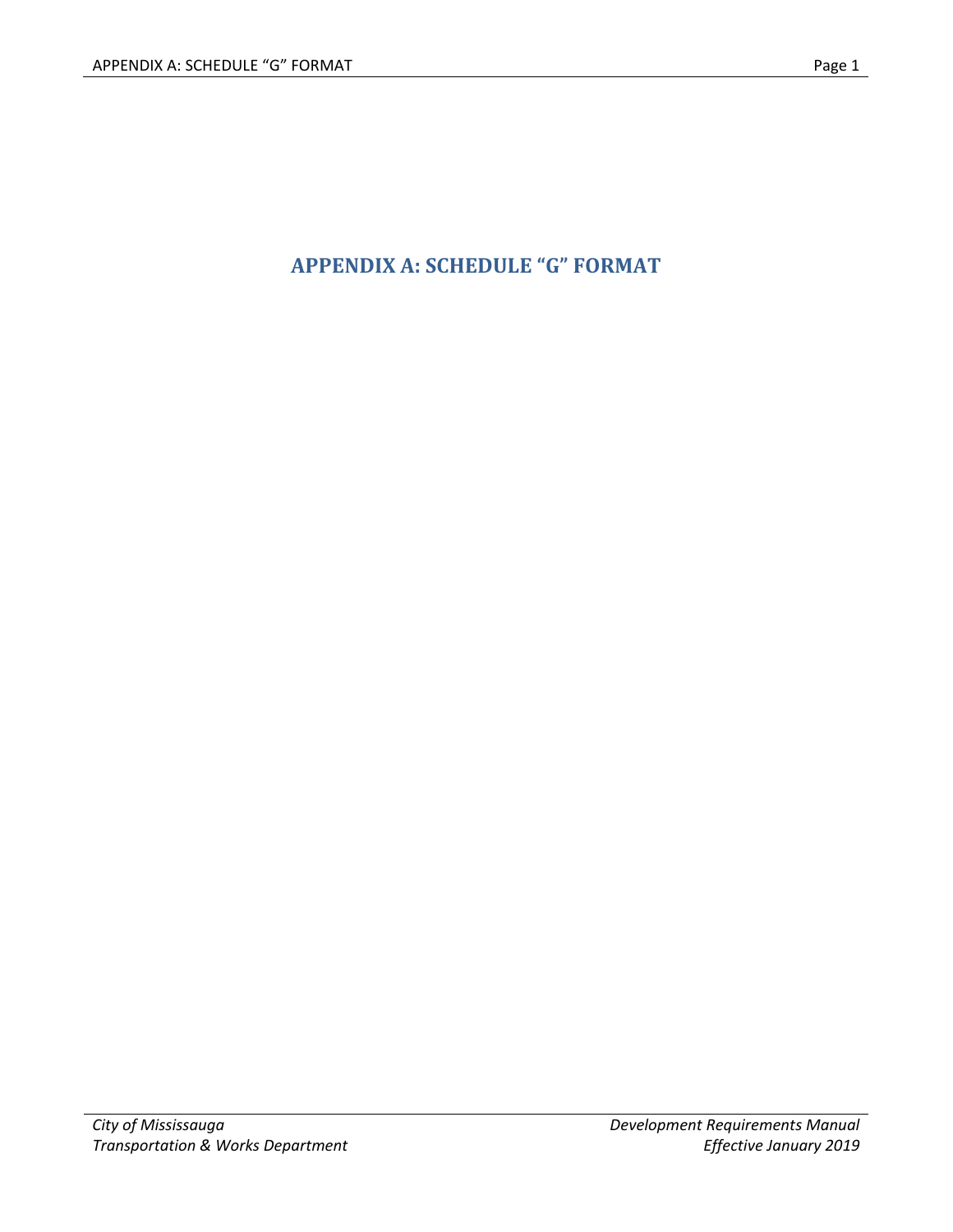### **Summary of Cost Estimate (Example) SCHEDULE "G"**

#### **SECURITIES**

#### 1. **Cost Estimates and Security**

| A1)          | <b>Street Name</b>                                                         | <b>Road Works</b> | <b>Storm Sewer</b> | <b>Sanitary Sewer</b> | <b>Water Mains</b> | <b>Total</b> |
|--------------|----------------------------------------------------------------------------|-------------------|--------------------|-----------------------|--------------------|--------------|
| (a)          | 'A' Road                                                                   | \$                | $\mathbb S$        | \$                    | \$                 | \$           |
| (b)          | <b>Storm Sewer</b><br><b>Easement</b>                                      | \$                | $\mathbb S$        | \$                    | \$                 | \$           |
|              | <b>Total</b>                                                               | \$                | $\mathbb{S}$       | \$                    | \$                 | \$           |
|              |                                                                            |                   |                    |                       |                    |              |
| 2)           | a) Miscellaneous (City)                                                    |                   |                    |                       |                    | $\mathbb{S}$ |
|              | b) Miscellaneous (Region)                                                  |                   |                    |                       |                    | \$           |
| 3)           | Landscaping                                                                |                   |                    |                       |                    | $\mathbb{S}$ |
| 4)           | Subtotal of Road Works, Storm Sewers, Miscellaneous (City),<br>Landscaping | $\mathbb{S}$      |                    |                       |                    |              |
| 5)           | Subtotal of Sanitary Sewers, Watermains, Miscellaneous<br>(Region)         |                   |                    |                       |                    | \$           |
|              | Total Amount to be secured (No. 4 plus 5)                                  |                   |                    |                       |                    | $\$$         |
| B)           | Cash Contributions to the City of Mississauga                              |                   |                    |                       |                    |              |
| (a)          |                                                                            |                   |                    |                       |                    | $\$$         |
| (b)          |                                                                            |                   |                    |                       |                    | \$           |
|              |                                                                            |                   |                    |                       | Subtotal           | \$           |
|              |                                                                            |                   |                    |                       |                    |              |
| $\mathbf{C}$ | <b>Cash Contributions to the Region of Peel</b>                            |                   |                    |                       |                    |              |
| (a)          |                                                                            |                   |                    |                       |                    | \$           |
|              |                                                                            |                   |                    |                       | <b>Subtotal</b>    | \$           |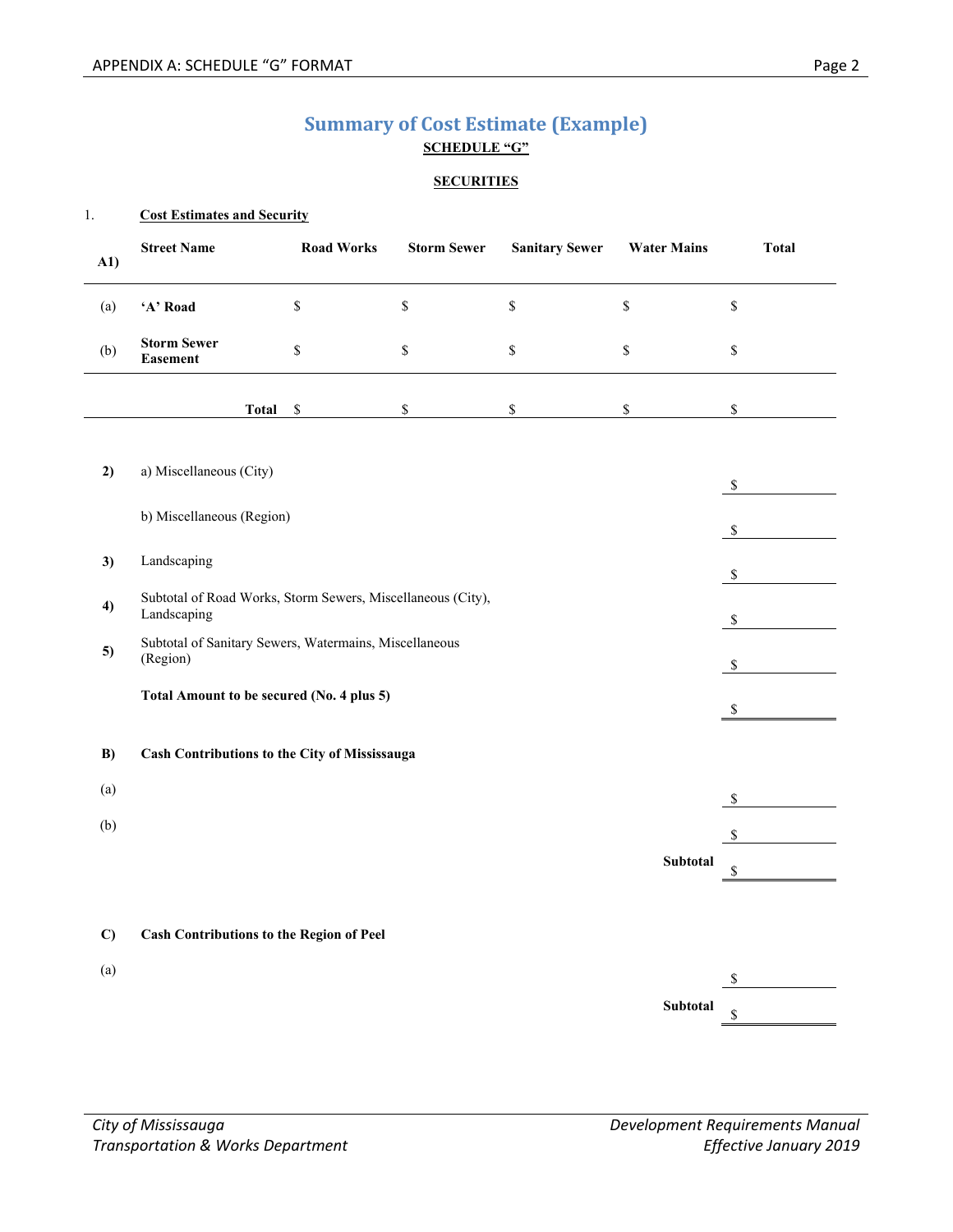# **Detailed Cost Estimate (Example)**

**A1) Storm Sewers**

| <b>Item</b>    | <b>Description</b> |                                                  | <b>Quantity</b> | Unit | Rate                   | Amount |
|----------------|--------------------|--------------------------------------------------|-----------------|------|------------------------|--------|
| (a)            | 'A' Road           |                                                  |                 |      |                        |        |
| $\mathbf{1}$   |                    |                                                  |                 |      |                        | \$     |
| $\overline{2}$ |                    |                                                  |                 |      |                        | \$     |
|                |                    |                                                  |                 |      |                        |        |
|                |                    |                                                  |                 |      | SUBTOTAL ('A' ROAD) \$ |        |
|                |                    | <b>PLUS 10% ENGINEERING &amp; CONTINGENCY \$</b> |                 |      |                        |        |
|                |                    |                                                  |                 |      | TOTAL ('A' ROAD) \$    |        |
|                |                    |                                                  |                 |      |                        |        |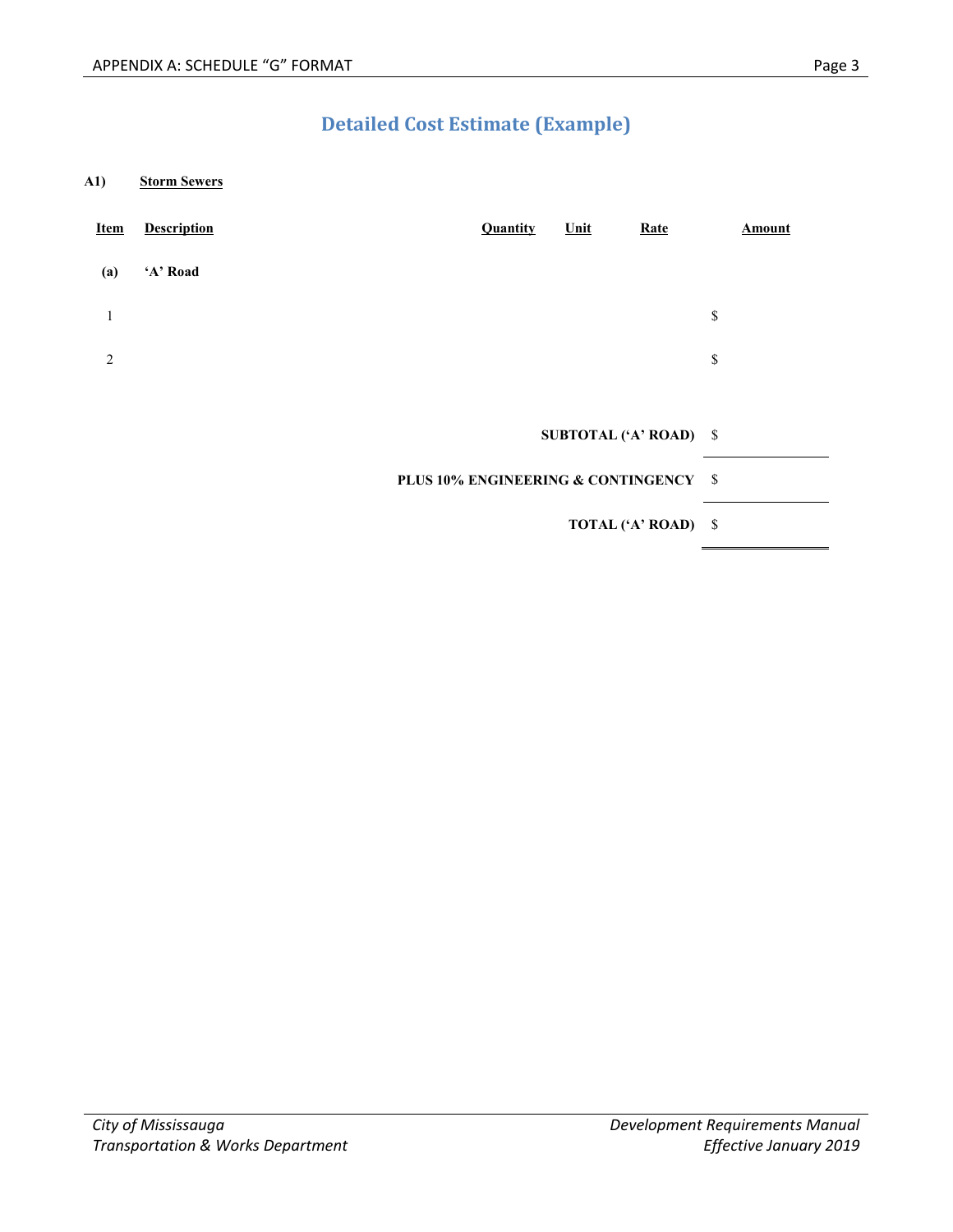## **APPENDIX B: ENGINEERING SUBMISSION LETTER TEMPLATES**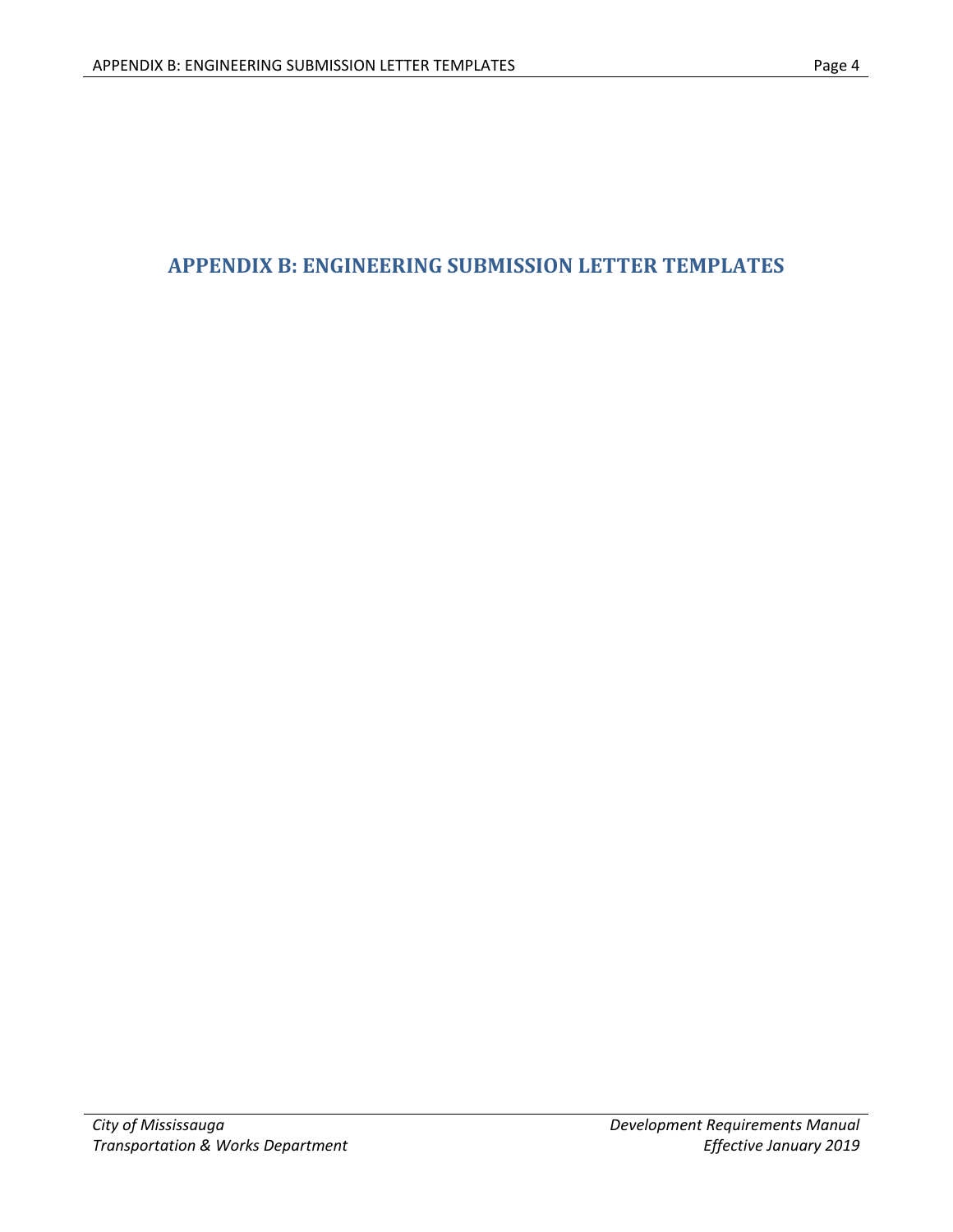## **Consultant Letter of Retention (Sample Letter)**

### (Company Letterhead)

(Engineering Firm)

Date:

File: (Ward )

City of Mississauga Transportation and Works Department 201 City Centre Drive, Suite 800 Mississauga, Ontario, L5B 2T4

Attn.: Commissioner, Transportation and Works Department

### Re: **LETTER OF RETENTION (CONSULTING ENGINEER)**

(Development Name), Phase \_\_ (*if applicable*) (Developer Name) (Municipal Address)

This is to state that our firm has been retained by the Owner for the purpose of carrying out those functions as outlined in Schedule D of the proposed Subdivision / Development / Site Plan Agreement for (File Number: \_\_\_\_\_\_\_) including the full‐time supervision of all grading and drainage works.

Sincerely,

(A Professional Engineer with signing authority for the consulting engineering firm)

(Engineer's stamp)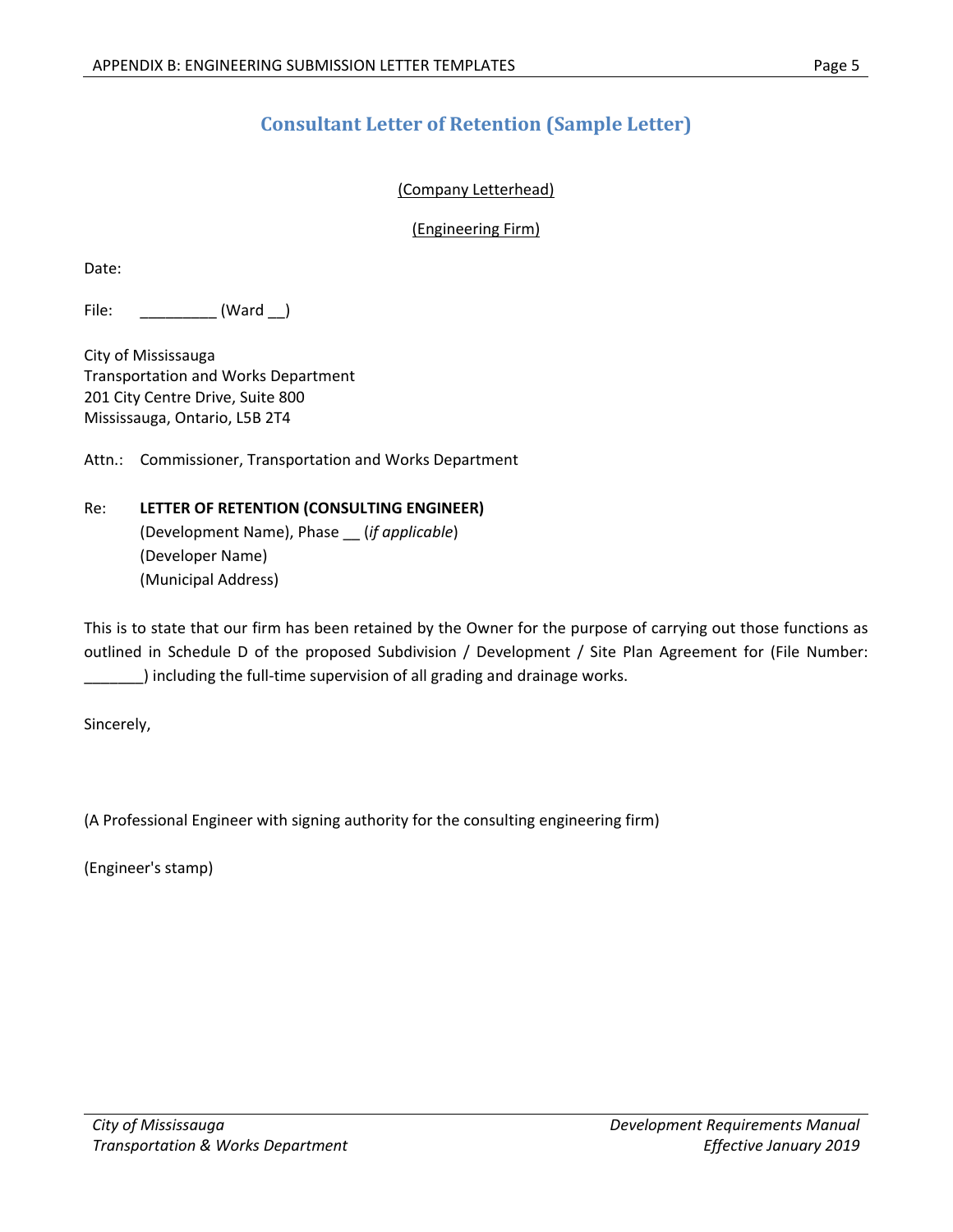## **Geotechnical Engineers' Letter of Retention (Sample Letter)**

#### (Company Letterhead)

(Engineering Firm)

Date:

File: (Ward )

City of Mississauga Transportation and Works Department 201 City Centre Drive, Suite 800 Mississauga, Ontario, L5B 2T4

Attn.: Commissioner, Transportation and Works Department

### Re: **LETTER OF RETENTION (GEOTECHNICAL ENGINEER)**

(Development Name), Phase \_\_ (*if applicable*) (Developer Name) (Municipal Address)

This is to state that our firm has been retained by the Owner to supervise, in total, the installation of the bedding and backfilling of all trenches within the road allowances and easements within the above noted Development.

We understand that we are to certify to the Owner and the City that we have carried out sufficient testing to obtain a representative report as to the compaction of the backfill, and that we find the backfill to be in compliance with City Specifications and requirements.

We shall also confirm that final subgrade conditions are equal or better than those anticipated in the preparation of the pavement design.

Sincerely,

(A Professional Engineer with signing authority for the Geotechnical Firm)

(Engineer's stamp)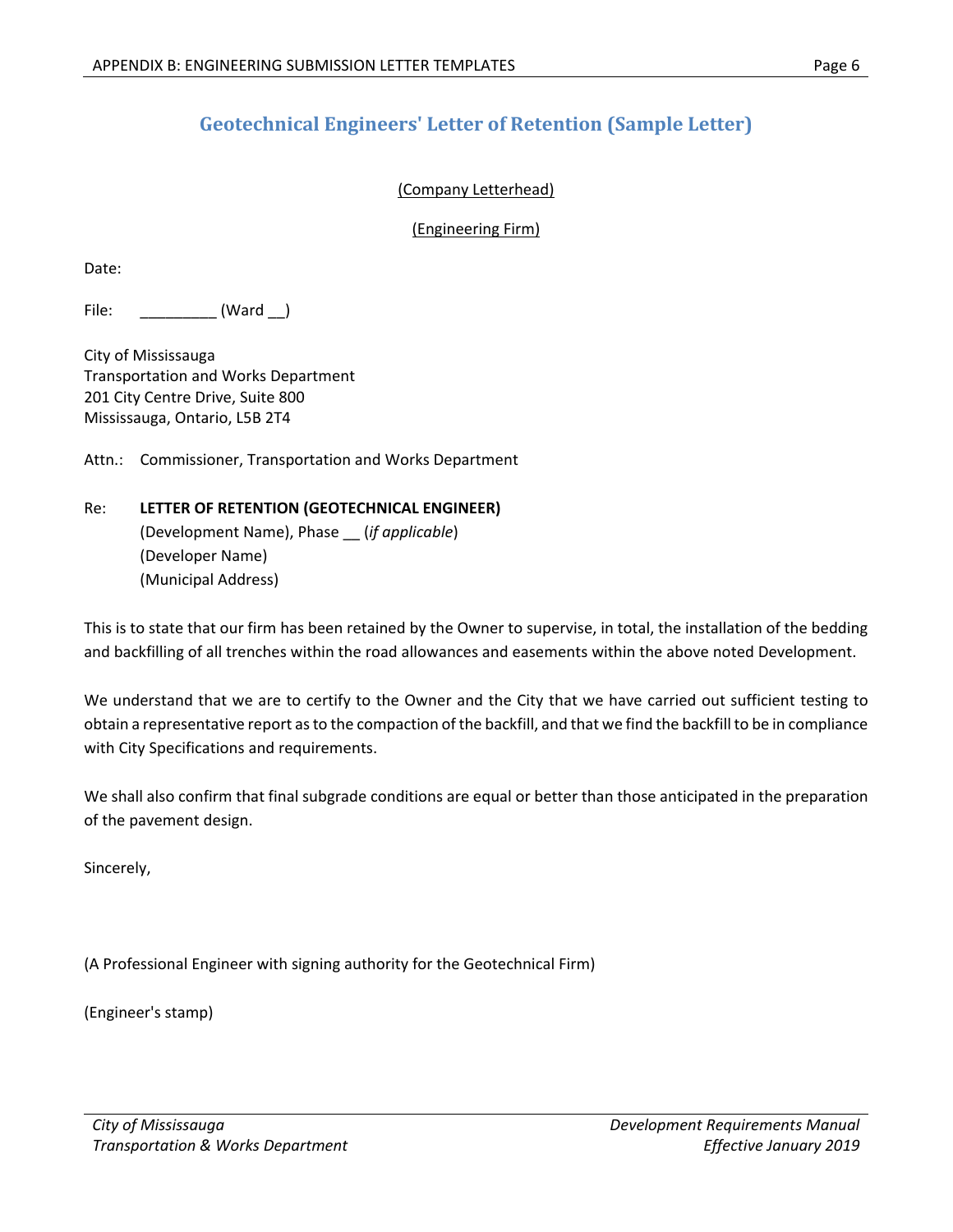### **Indemnification Letter and Undertaking ‐ Sample (For Pre‐servicing Subdivisions)** [Company Letterhead]

Date:

File: \_\_\_\_\_\_\_\_ (Ward )

The Corporation of the City of Mississauga Transportation and Works Department 201 City Centre Drive, 8<sup>th</sup> Floor Mississauga, Ontario L5B 2T4

Attn.: Commissioner, Transportation and Works Department

Re: **INDEMNIFICATION LETTER AND UNDERTAKING (PRE-SERVICING)**  (Development Name), (Phase \_\_) (Developer Name) (Municipal Address)

In consideration of The Corporation of the City of Mississauga (the "City") allowing services to be installed in the proposed subdivision, prior to registration of the draft plan, we as the Owners **[Name of Owner]**, undertake and agree as follows:

- 1) The Owner acknowledges, agrees and undertakes that by proceeding with these services in advance of registration of a plan of subdivision, the Owner is doing so totally at their own risk.
- 2) To allow the City, its employees, servants and agents, to enter the lands at all reasonable times and for all reasonable purposes, including and without limiting the generality of the foregoing, for all necessary inspections, and to correct any drainage problems and to correct or eliminate any other nuisance, such as dust, garbage and debris, excavations, old buildings, etc. and the cost incurred by the City in so doing shall be charged to the Owners.
- 3) To submit a security as required by the Transportation and Works Department in the amount of representing 100% of the value of Schedule G of the Subdivision Agreement.
- 4) The Owner shall indemnify, defend and hold the City, its elected officials, councillors, employees, contractors, sub-contractors, agents and any other persons for whom the City may be responsible in law (the "Indemnified Persons") harmless from and against any and all direct or indirect damages, incidental damages, and special damages, or any suits, claims, actions and judgements for damages or losses sustained or incurred by other persons, in relation to death, injury or damage to property including without limitation, court costs, arbitration fees, penalties, fines, amounts paid in settlement of claims and legal fees and expenses of investigation ("Losses") as may be incurred or sustained by the Indemnified Persons, or which may be commenced or brought against the Indemnified Persons or which any of them may suffer or become liable for, as result of, or in relation to any matter arising from the City allowing services to be installed in the proposed subdivision prior to registration of the draft plan, the enforcement or non-enforcement of the Owner's obligations hereunder, the condition or state of repair of any and all of the works carried out in accordance with this indemnification letter, or in consequence of any breach of any term, obligation or undertaking of the Owner contained herein.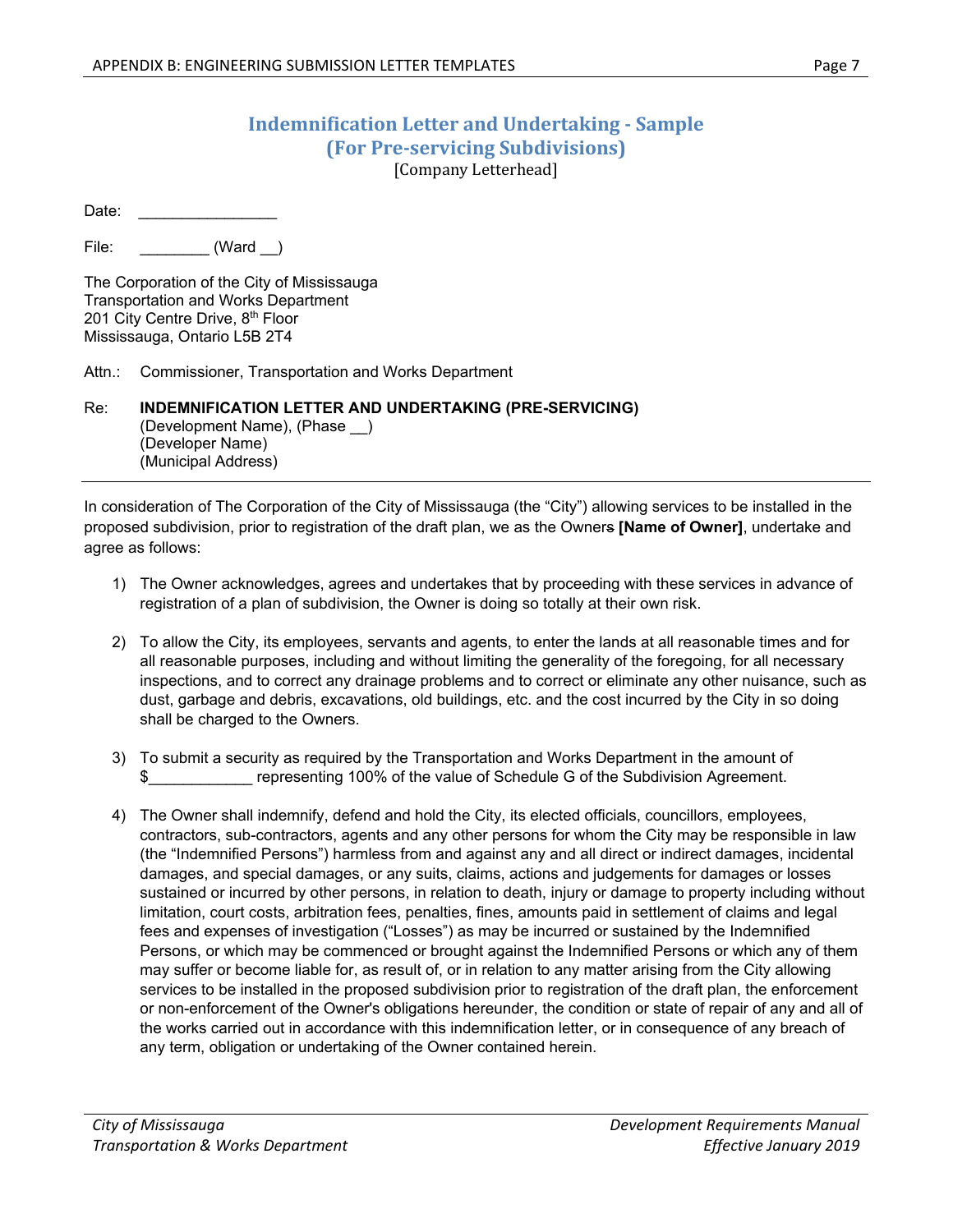The Owner hereby absolutely and unconditionally releases the Indemnified Persons from any and all claims, suits, liability or responsibility for any Losses which may now or at any time hereafter be incurred or sustained directly or indirectly by the Owner as a result of, or in connection with, the enforcement or non-enforcement of the terms of this indemnification letter and undertaking or any matter arising under the terms of this indemnification letter and undertaking, including but not limited to any Losses in relation to the design, installation, use, maintenance or repair by the Owner of the works and facilities contemplated hereunder.

- 5) To proceed with the development in accordance with the schedules of performance as set out in the Subdivision Agreement and should active development of the land come to a termination, to smooth, grade and seed the site to renew vegetation, and prevent erosion problems, and upon any failure in performing this obligation, to allow the City to enter the lands and carry out the work deemed necessary by the Transportation and Works Department, with the costs incurred by the City to be a charge to the Owners.
- 6) To allow the City to draw on the cash deposit under clause 3 above for the completion of any works considered necessary by the Commissioner, Transportation and Works Department including those indicated under clauses 2 and 5 and other works such as rectification of drainage problems and clean up of existing roads, upon verbal notification to the consulting engineer. Should the securities be insufficient to cover costs incurred by the City, resulting from action taken to deal with a problem caused by the Owner, any such costs incurred will be added to the property tax roll and may be collected in like manner as municipal taxes.
- 7) To limit the hours of work associated with the development from 7:00 a.m. to 7:00 p.m. Furthermore, to prohibit work from occurring on Sundays and Statutory Holidays.
- 8) To require these undertakings and covenants to be assumed by any successor in title, to the effect that the obligations and covenants herein shall be binding upon the executor's administrators, successors and assigns.
- 9) To acknowledge that references to "Pre-servicing" as relates to this indemnification letter and undertaking shall account only for the preparation and installation of belowground municipal services required to support the proposed subdivision, up to base asphalt or base of curb.
- 10) To identify 'Schedule A' as attached, being a legal description of the subject lands.

Sincerely,

Per:

*I have the authority to bind the Corporation.*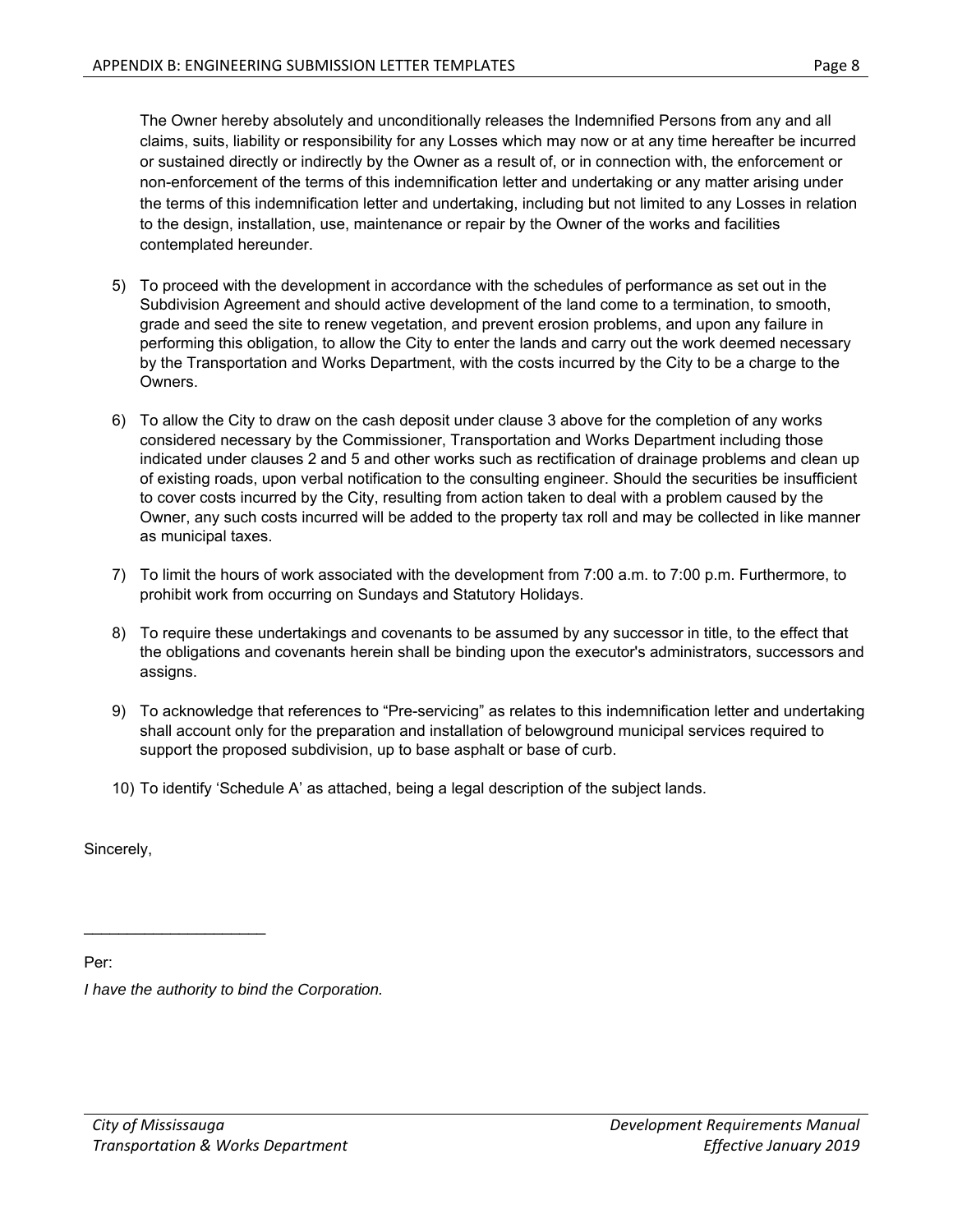## **Ontario Land Surveyors Certification Re: Final M‐Plan (Sample Letter)**

#### (Company Letterhead)

#### (Engineering Firm)

Date:

File: \_\_\_\_\_\_\_\_\_\_ (Ward \_)

City of Mississauga Transportation and Works Department 201 City Centre Drive, Suite 800 Mississauga, Ontario, L5B 2T4

Attn.: Commissioner, Transportation and Works Department

### Re: **OLS CERTIFICATION** (Development Name), Phase \_\_ (*if applicable*) (Developer Name) (Municipal Address)

I hereby certify that the Final M‐Plan submitted as part of the Final Engineering Submission has not been changed since the Zoning By‐Law came into effect.

Yours Truly,

(The Ontario Land Surveyor who signs the Surveyors Certificate on the M‐Plan)

(The OLS Stamp)

NOTE: If the certificate cannot be provided because of changes to Draft M‐Plan, then three Draft M‐Plans and three sets of lots schedules are to be included with final submission for approval by the Zoning Section of the Building Division of the Planning and Building Department. A letter is to be included from the OLS outlining where the changes on the M‐Plan have occurred.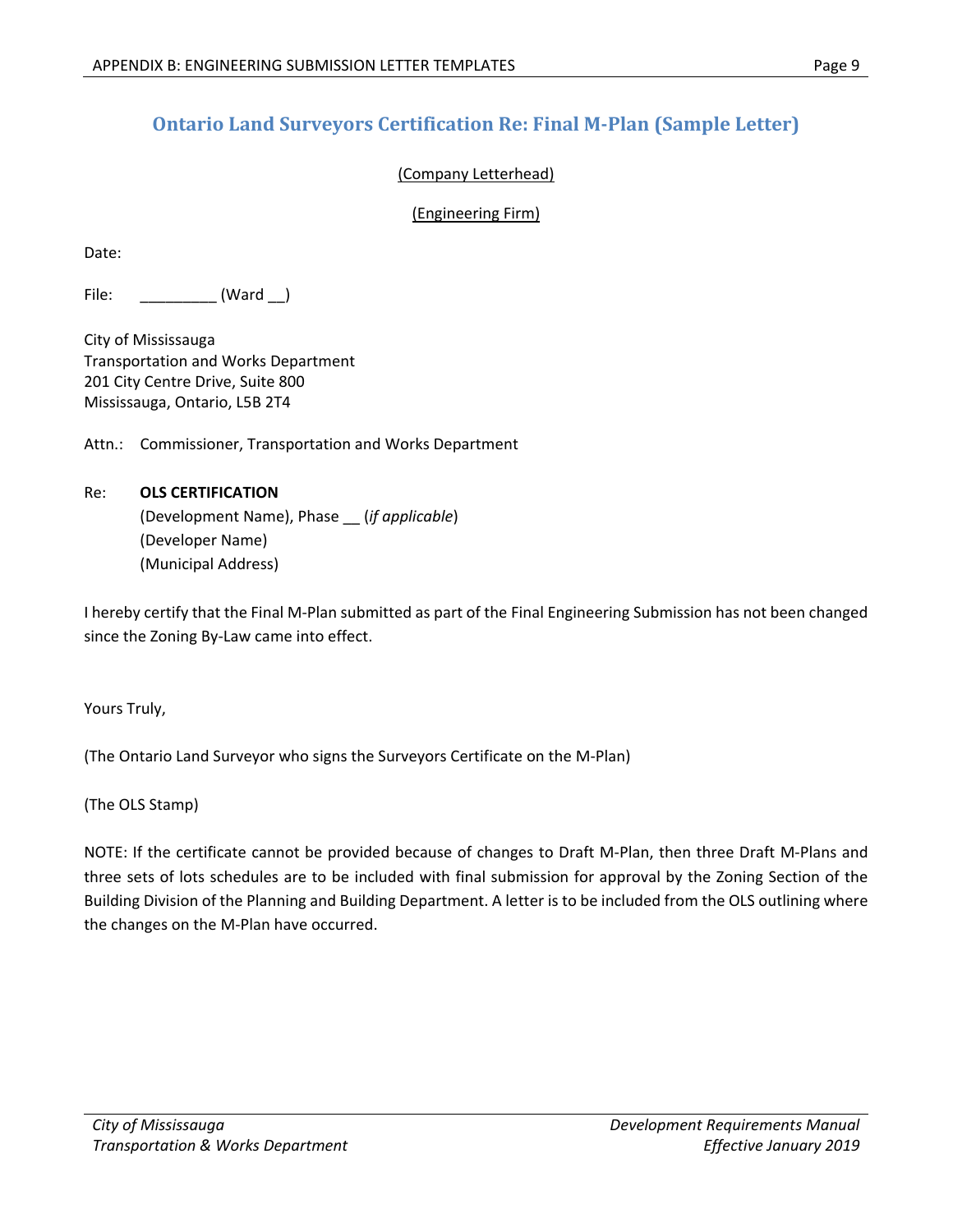# **APPENDIX C: TERMS OF REFERENCE**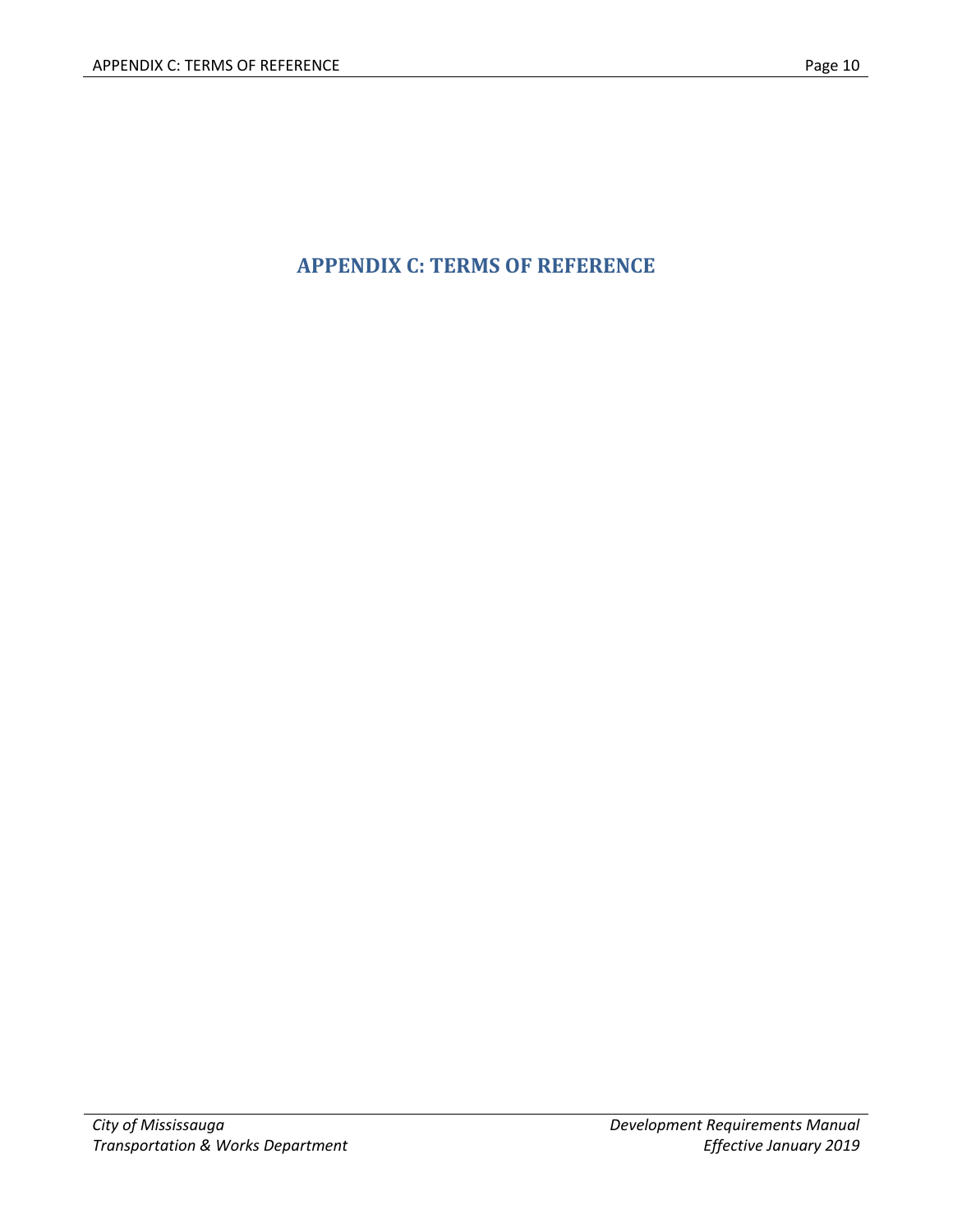## **Utility Plan (Terms of Reference)**

A Utility Plan is to be submitted as part of a complete Development Application (Rezoning / OPA / H‐OZ / Site Plan / Draft Plan / Subdivision Agreement / Development Agreement / Excavation Shoring Building Permit, where applicable).

The Utility Plan is to be based on the physical locates of all existing utilities/services within the municipal boulevard along the frontage(s) of the site. The physical locates must be obtained from test pits at reasonable intervals and/or by surface geophysics.

Utilities are defined as any structures above or below ground which exist on City property and include, but are not limited to:

- buried and aerial hydro cable and ducts;
- telephone, cable, television and internet communication cables;
- trees;
- water, including underground pipes, hydrants and valves;
- sanitary and storm sewer pipes, including CBs and manholes;
- gas lines and
- meters, handwells and vaults.

The Utility Plan package is to include both a plan drawing and cross‐sections as outlined below.

### (i) Plans

The plan drawing must:

- be to a scale of 1:200 metric;
- show the limits of the development application, streetline, abutting municipal boulevards, curbline, sidewalk, splashpad, street names, existing above and below ground utilities/services;
- show all relevant dimensions and offsets from the property line;
- identify all existing easements with the associated registration number; and
- have a clear legend.

(ii) Cross‐Sections Sections are to:

- be to a scale of 1:50 metric;
- illustrate the area between the property line and the curbline;
- be taken at intervals as required to depict any variation in offsets of existing utilities;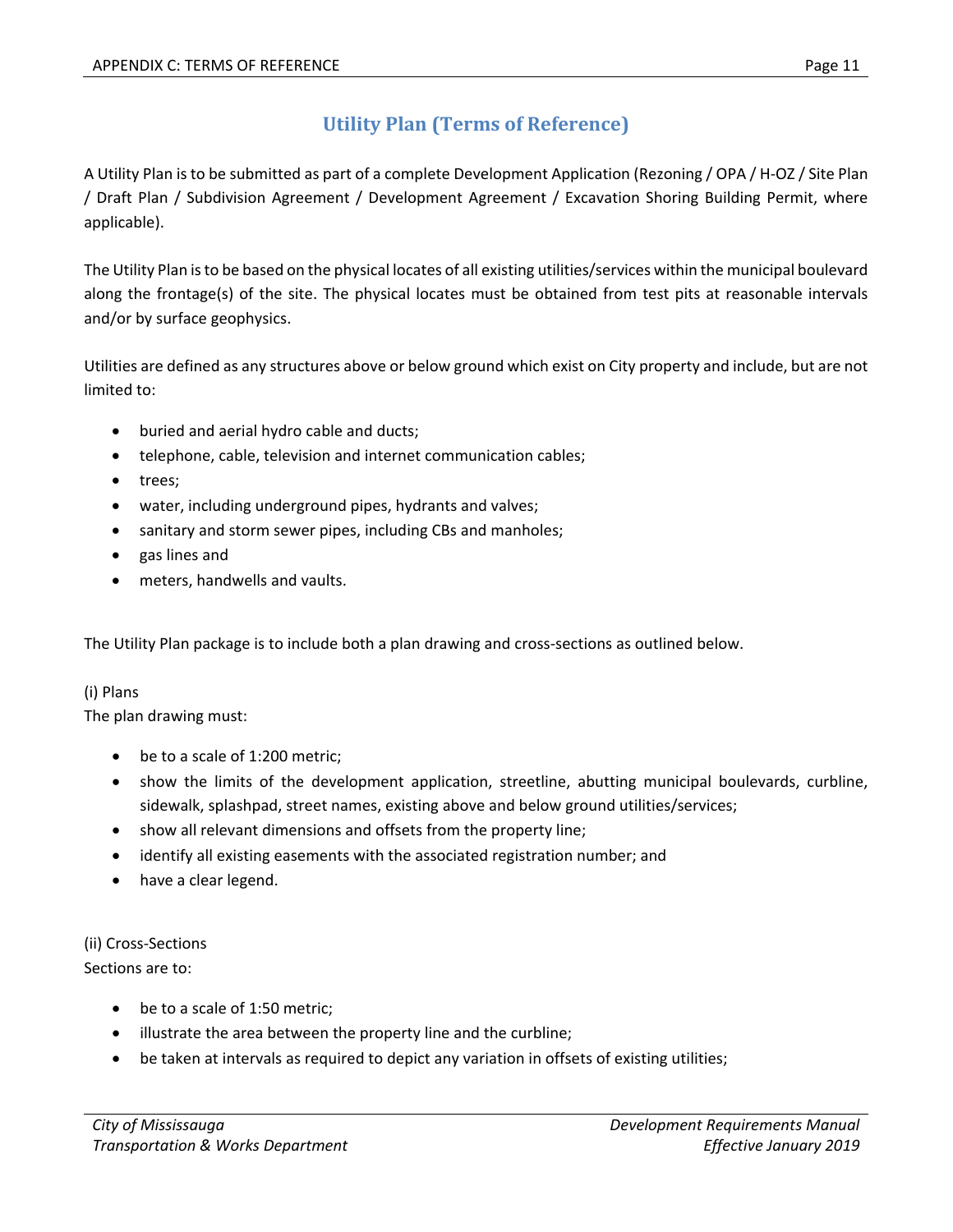show the vertical and horizontal locations and applicable dimensions for all existing above and below ground utilities/services.

The applicant's consultant (Professional Engineer) is to certify on the plan that the information on this plan is complete, accurate and based on physical locates by placing the note below on the Utility Plan:

"I hereby certify that the information on this plan is complete, accurate and based on physical locates [specify if test pits OR geophysics], as provided by [Company name], on [date provided]."

\_\_\_\_\_\_\_\_\_\_\_\_Engineer's Signature\_\_\_\_\_\_\_\_\_\_\_

#### **Note:**

Further to the receipt and acceptance of the Utility Plan as part of the development application review process, the streetscape is then to be designed to the satisfaction of the City. The information on the plan will also form the basis of a PUCC submission which is required as a condition of the development application.

The applicant will be responsible for all costs associated with relocating any utilities/services as required to accommodate the streetscape design. Streetscape securities are to include these costs.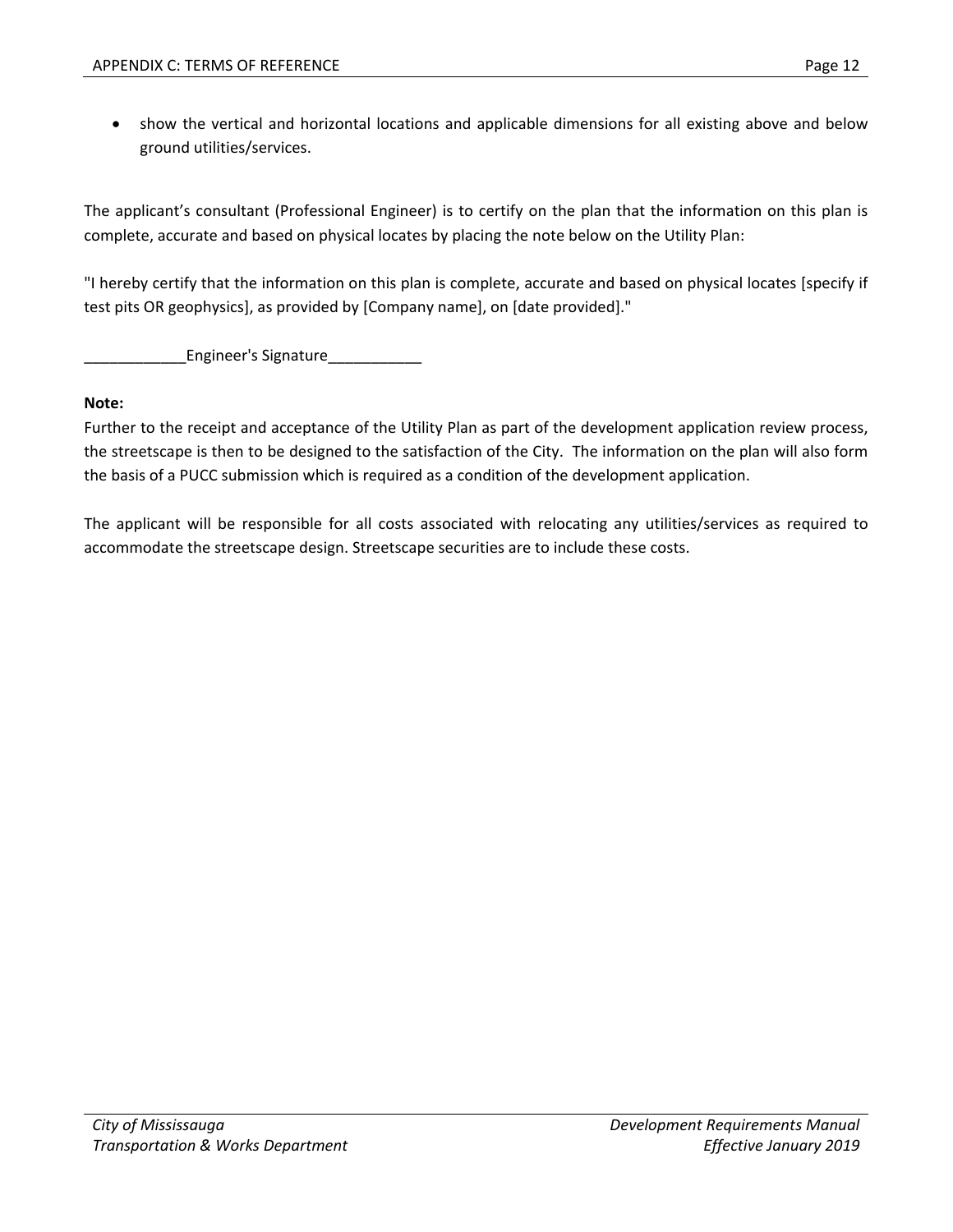# **APPENDIX D: TITLE BLOCK TEMPLATE**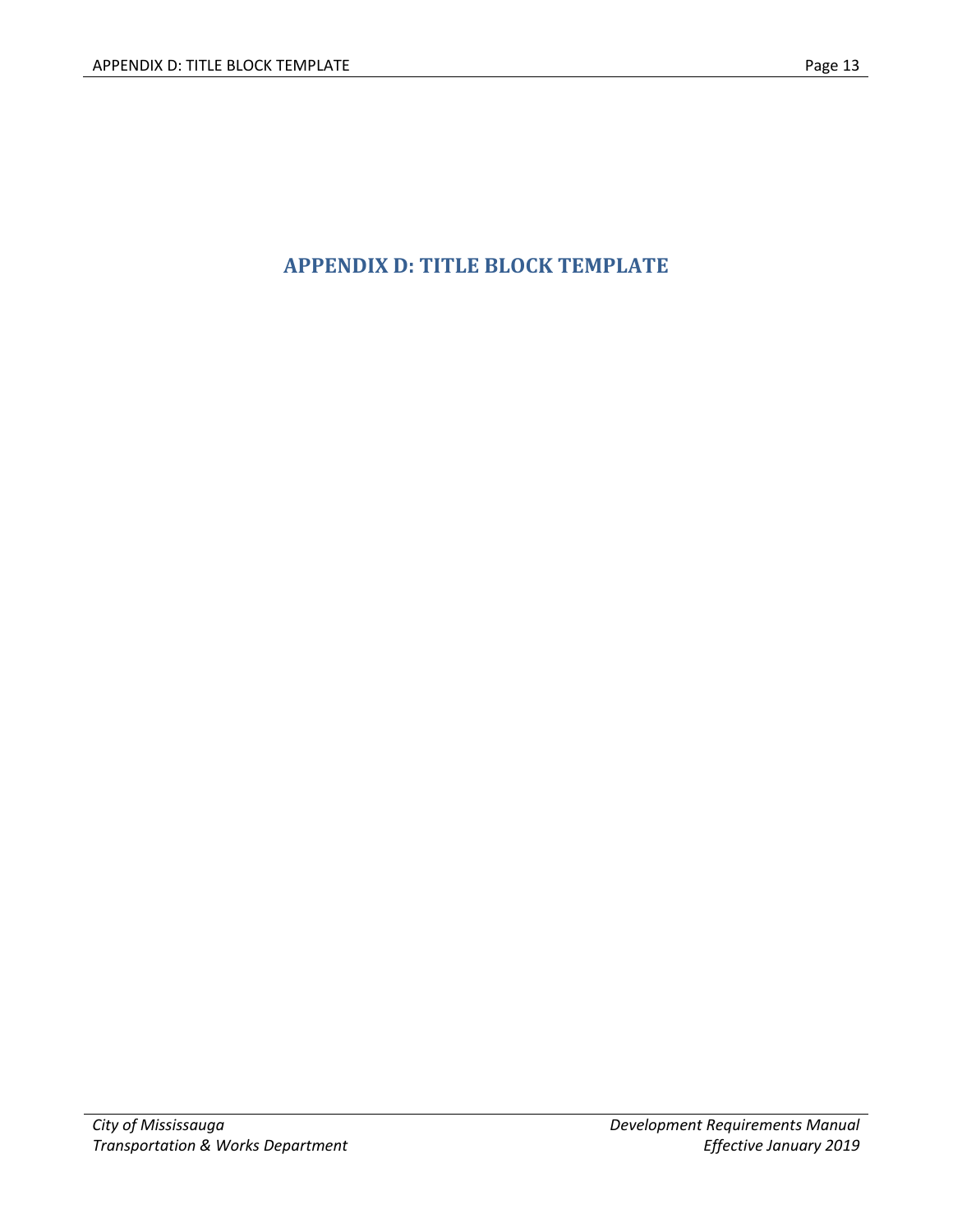

## **Title Block (Template)**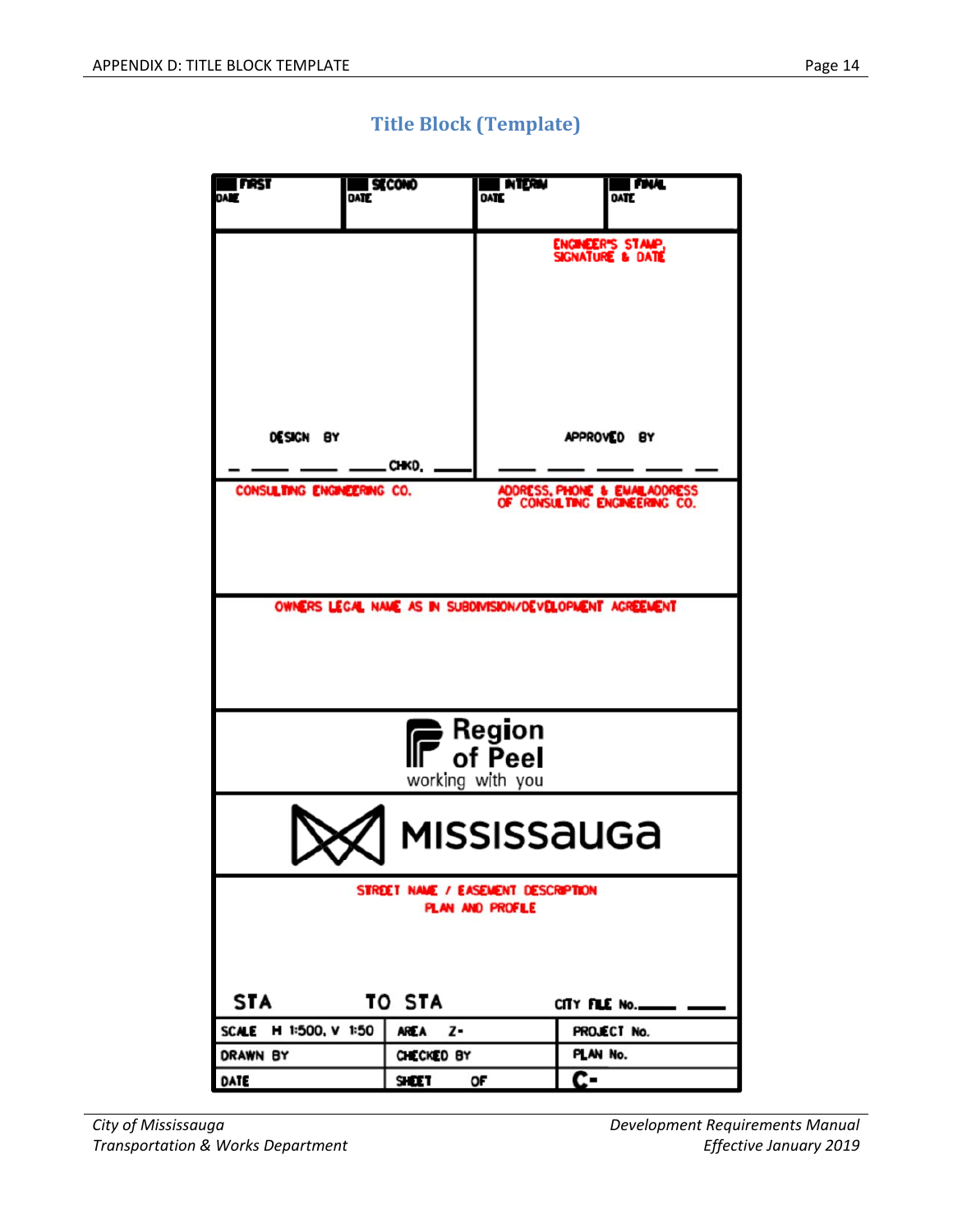## **APPENDIX E: COMMENT RESPONSE MATRIX**